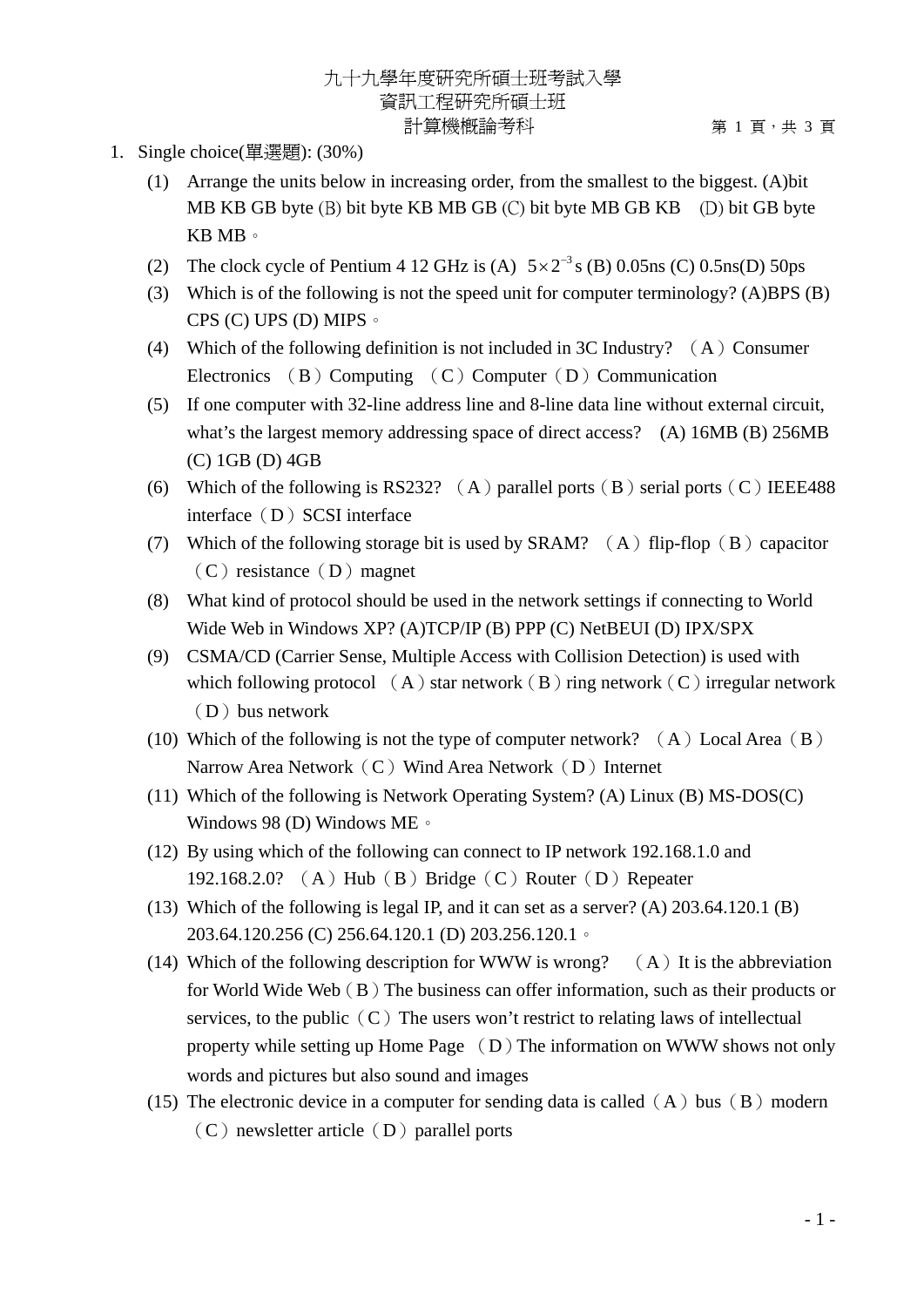## 九十九學年度研究所碩士班考試入學 資訊工程研究所碩士班 計算機概論考科 第 2 頁 · 共 3 頁

- 2. How long is a CUP with 5MIPS labeling going to take if it performs 100 million instructions? (5%)
- 3. If one computer with 1 MB the largest fixed address memory, then how many lines of its address bus should be? (5%)
- 4. Draw and explain the following topologies of Local Area Networks: Bus, Star and Ring. (10%)
- 5. Explain the following terms. (10%)
	- a. Accumulator
	- b. Dynamic Random Access Memory
	- c. Year 2038
	- d. SET
	- e. Power PC
- 6. Describe the different between LAN,MAN and WAN. (10%)
- 7. Describe the IDE, AGP, PCI-E and PCI interface. (10%)
- 8. What are the outputs of the following C and Visual Basic programs? (20%)

```
a. #include<stdio.h>
```

```
#define f(x)(2*x*x+3*x+9)void main() 
    { 
           int i; 
          for (i=1; i<9; i+=2)printf("%d,%d \n", f(i),f(i+1));
    } 
b. #include<stdio.h> 
   void V(int *i, int *j) 
    { 
         *i=*j+4;
         *j=*j-2;
          printf("%d %d \n", *i,*j); 
    } 
    void VV(int *a, int b) 
    { 
         *a+=3;
         b^* = 2;
         printf("%d %d \n", *a,b);
         V(a, \&b);}
```